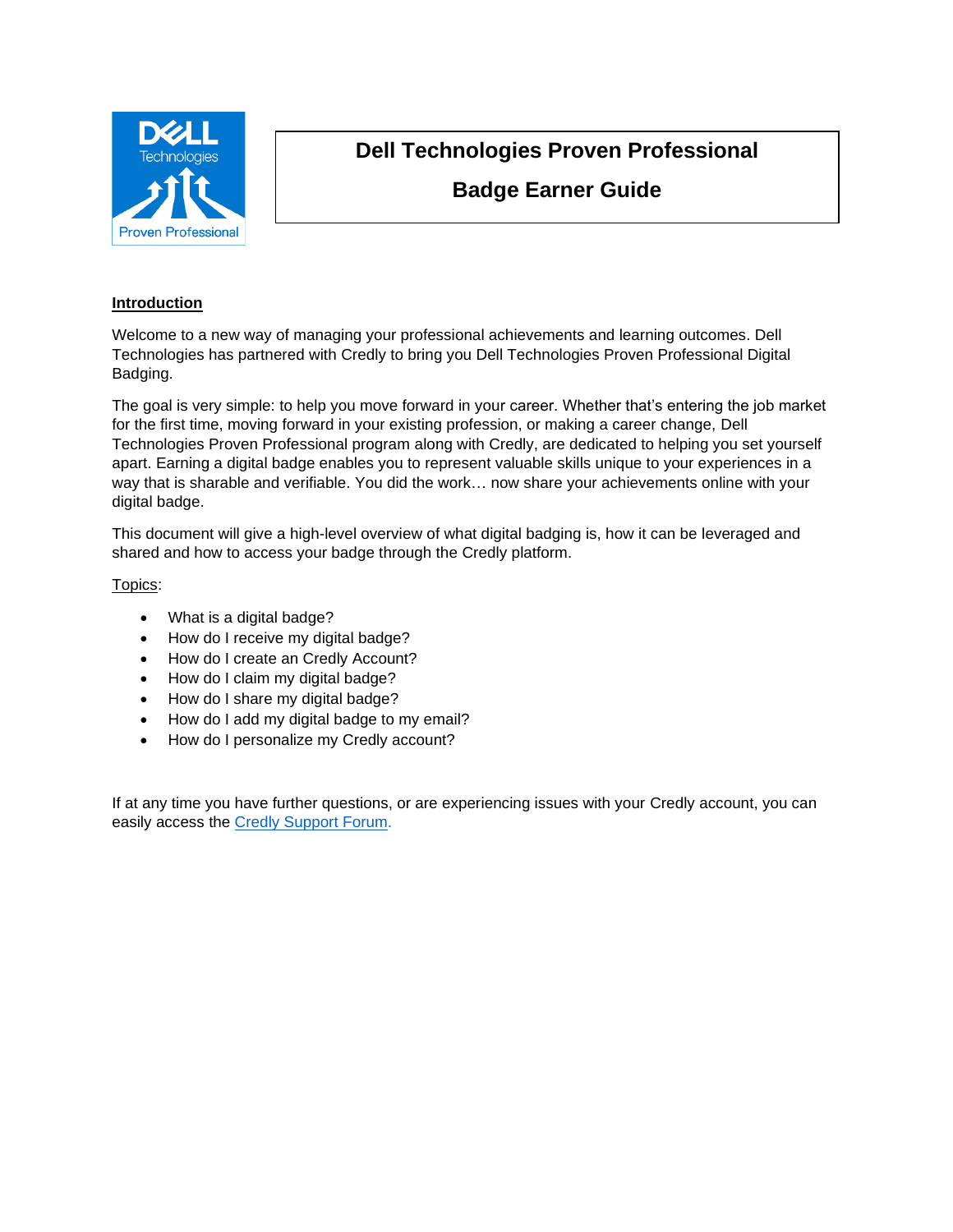## **What is a Digital Badge?**

A digital badge is a web-enabled version of your credentials that can be shared online via e-mail, social media, and on digital versions of a resume. Your digital badge contains a trusted method for real-time credential verification and labor market insights that relate to your skills and job interests.

Badges are a standard to recognize and verify learning. A badge communicates three things without sacrificing verification or context:

- Who did something?
- What did they do?
- Who says they did it?

Dell Technologies offers different types of digital badges to recognize your contribution and accomplishments in the Proven Professional certification program:

- **Certification badges**: These are issued in recognition of achieving a Dell Technologies Proven Professional certification.
- **Co-Skilled and Solutions badges**: These are issued in recognition of achieving a Dell Technologies Proven Professional certification and another related technical certification.
- **Knowledge Sharing badges**: Issued in recognition of being a published or winning author in the Dell Technologies Proven Professional Knowledge Sharing competition.
- **Exam Developer badges**: Awarded to Dell Technologies Proven Professionals that have contributed to the development of an exam in the Dell Technologies Proven Professional program through their participation in an exam workshop.

FINST

Showcase your accomplishments to your personal and professional network. Once you share your badge, a viewer can click on your badge and will be taken back to Credly to view all the details of your achievement. You can also share your Credly profile to provide an employer with the full context of your abilities, represented by the various badges you have earned and manage through Credly.

You can share your digital badge via:

- Newsfeed and profile
- Email message
- Electronic resume/cv
- Embedded in a website

**Linked** in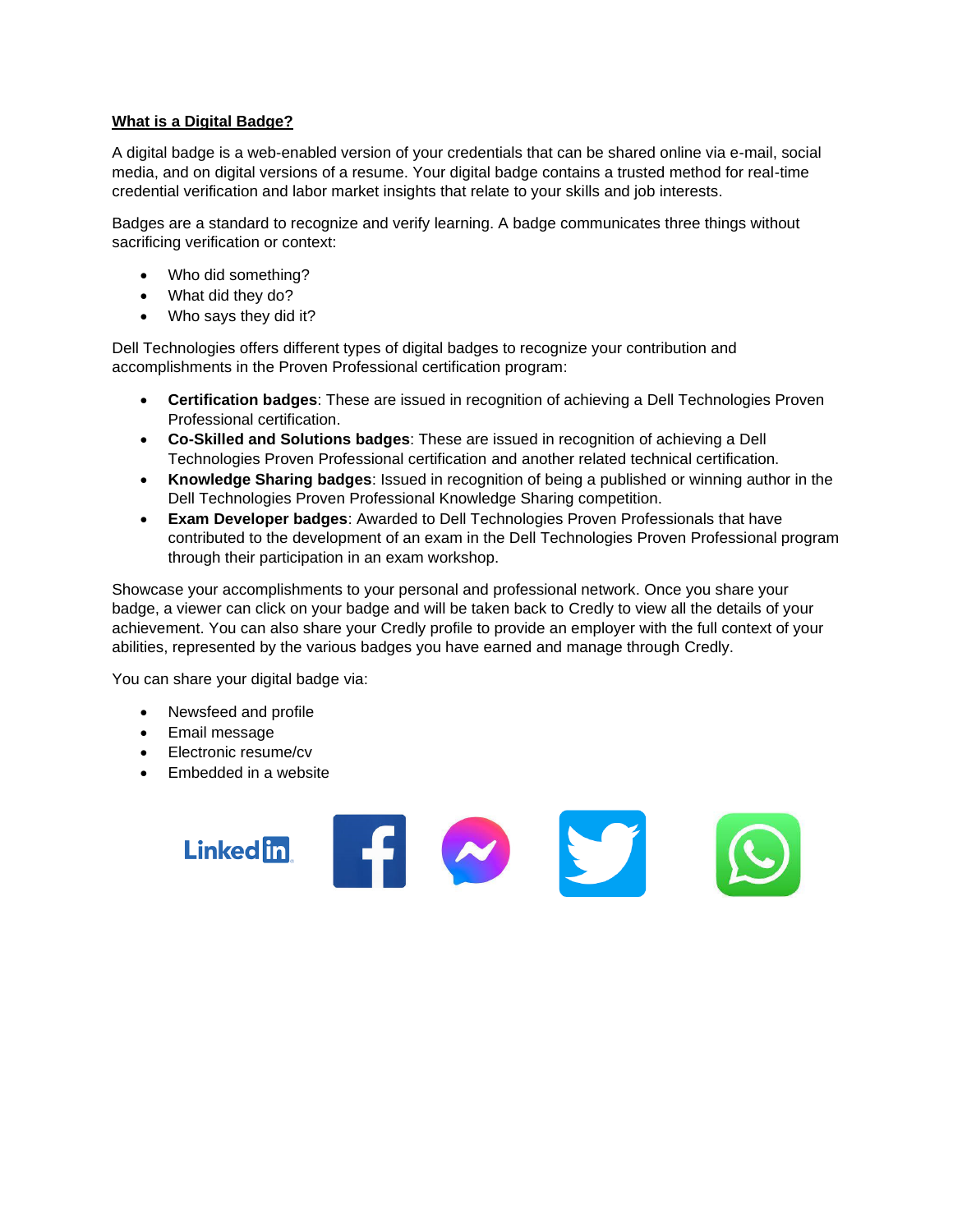## **How do I receive my digital badge?**

How do you know if you've been issued a badge? You'll receive an email from Credly (admin@yourcredly.com) that looks like this:

| You've earned a badge from Dell Technologies                                                                                                                                                                        |
|---------------------------------------------------------------------------------------------------------------------------------------------------------------------------------------------------------------------|
| <b>CERTIFIED SPECIALIST</b><br>Technology Architect<br>werged Infrastructure v1.0<br><b>DELL</b> lechnologies<br><b>Proven Professional</b>                                                                         |
| Specialist - Technology Architect, Converged Infrastructure Version 1.0<br>Issuer: Dell Technologies                                                                                                                |
| Accept your badge                                                                                                                                                                                                   |
| or accept your badge by clicking:<br>https://www.credly.com/go/05KaaBoWyjSYYjLr4Dhs6A                                                                                                                               |
| Wondering why you're getting this email? Check here for more information from the Dell<br>Technologies Proven Professional Team!                                                                                    |
| You've worked hard to earn this achievement. Share the<br>good news with your professional network, friends and family<br>by accepting your badge.<br>New to badging? Learn more now.                               |
| Credly is a badging platform that works with credible<br>organizations to recognize, manage and share professional<br>Credly<br>achievements. Credly is the world's leading digital credential<br>service provider. |
| If you prefer not to receive emails like this from Credly, you may unsubscribe.<br>Manage your email notification preferences.<br>© Copyright 2021. All rights reserved.                                            |

Click on the **Accept** button below the badge image. This will take you to Credly where you will create an account.

**NOTE:** Please check your spam or junk mail filter if you do not receive the email in your Inbox.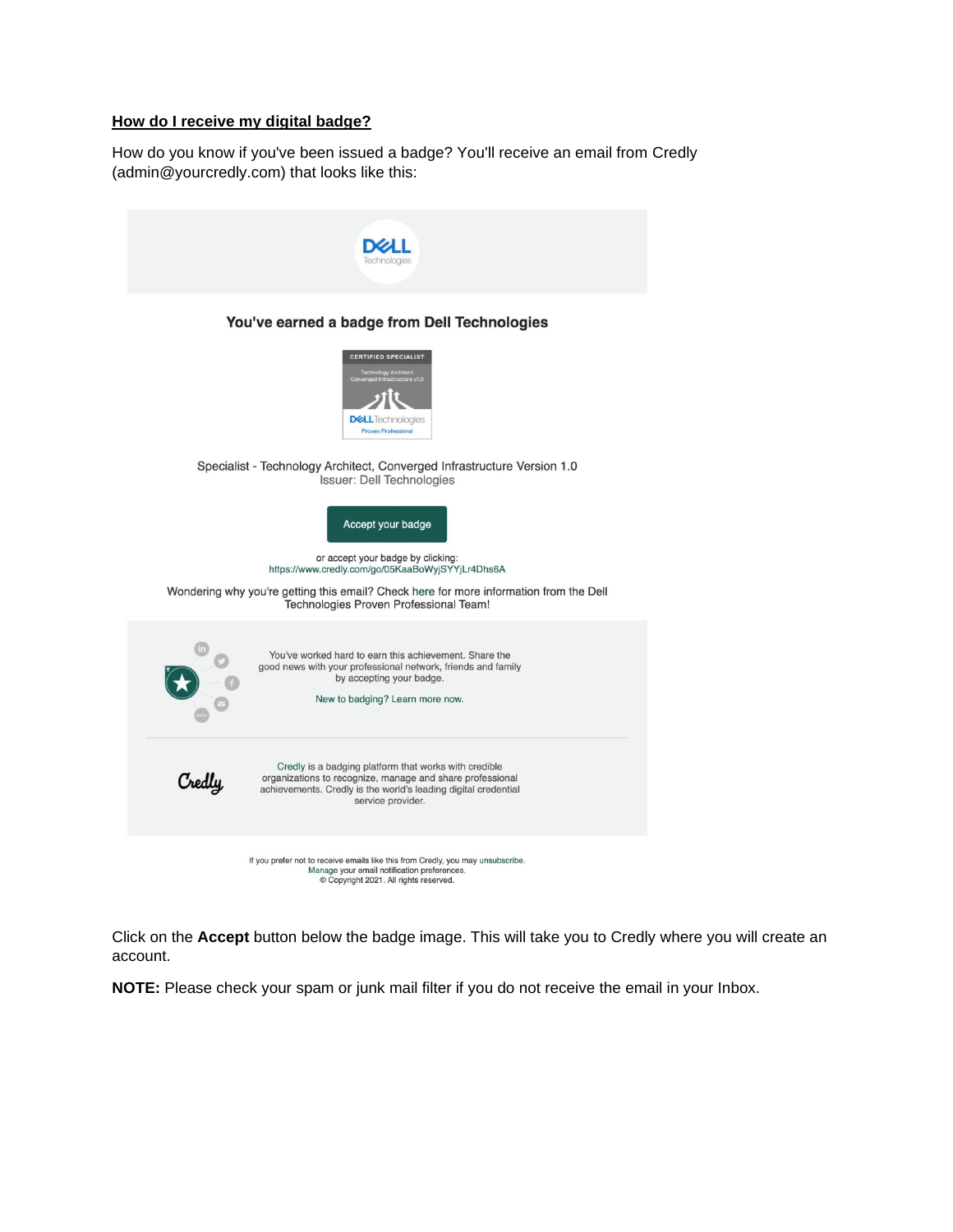### **How do I create a Credly Account?**

Fill in each field, then read and agree to the Terms of Use and Privacy Policy. You can also choose to let Credly send you occasional messages. You can change your preferences for receiving marketing emails from Credly at any time.

When you have filled in each field, click **Create My Account**.



# Make the most of your achievement from Dell Technologies.

Credly is the world's largest network of individuals and organizations using verified achievements to unlock opportunities. Join millions of professionals in sharing your achievements online.

|                                                                                                                                         | Sign in to accept your badge.                                                                                    |
|-----------------------------------------------------------------------------------------------------------------------------------------|------------------------------------------------------------------------------------------------------------------|
| <b>CERTIFIED SPECIALIST</b><br>Technology Architect<br>Converged Infrastructure v1.0<br><b>DELL</b> Technologies<br>Proven Professional | Specialist - Technology Architect,<br><b>Converged Infrastructure Version 1.0</b><br>Issued by Dell Technologies |
| Email                                                                                                                                   |                                                                                                                  |
| Password                                                                                                                                |                                                                                                                  |
| Remember me                                                                                                                             | Forgot your password?                                                                                            |
|                                                                                                                                         | Sign in                                                                                                          |
|                                                                                                                                         | Create account                                                                                                   |
|                                                                                                                                         |                                                                                                                  |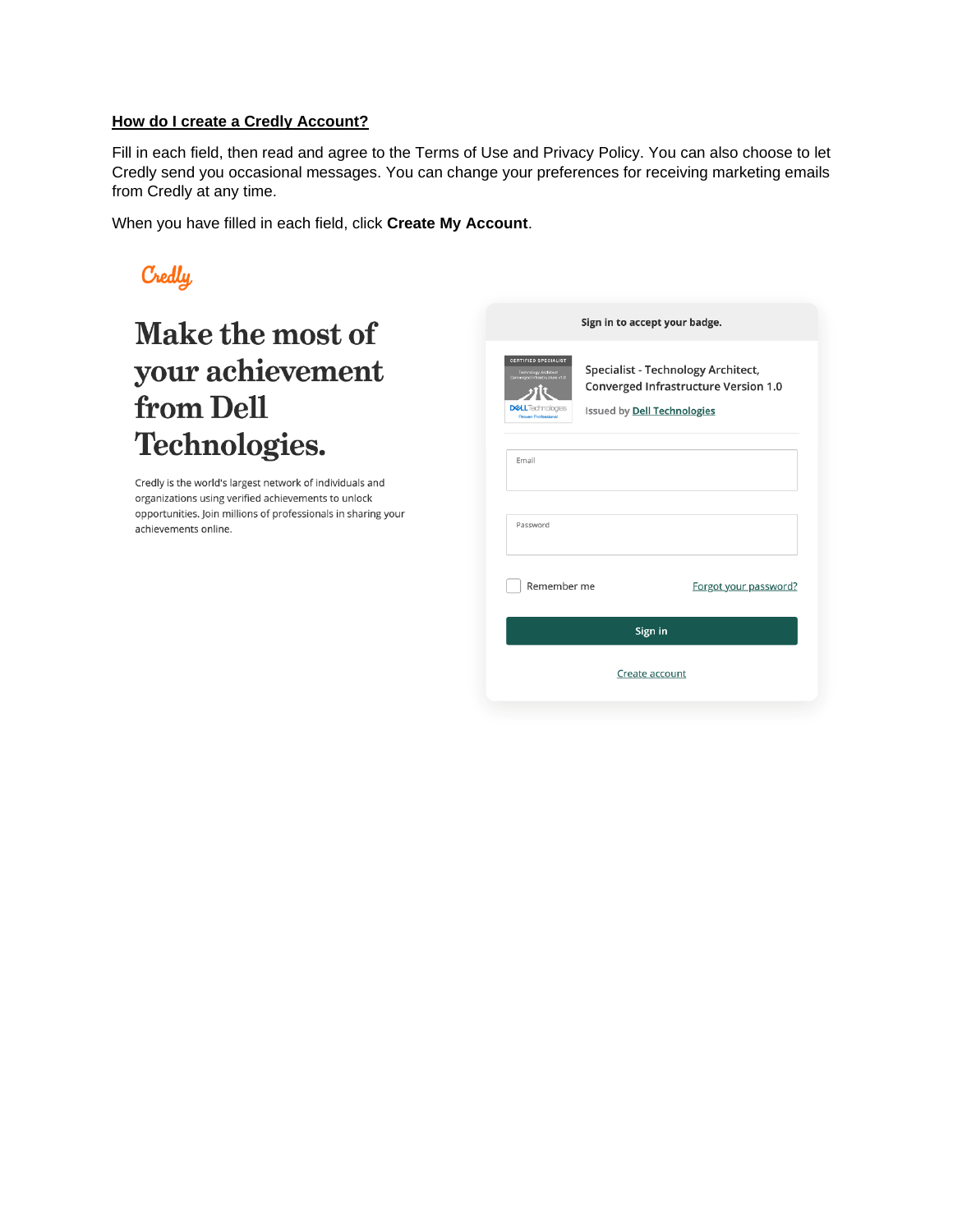You will then get the notification email below:





## **Confirm Your Email**

Thank you for creating an account with Credly! To finish setting up your account, please check your email to confirm the address you provided.

If you don't see our message, please check your spam folder!

Check your email and follow the instructions there to continue. You will be prompted to **sign in** with the credentials you created.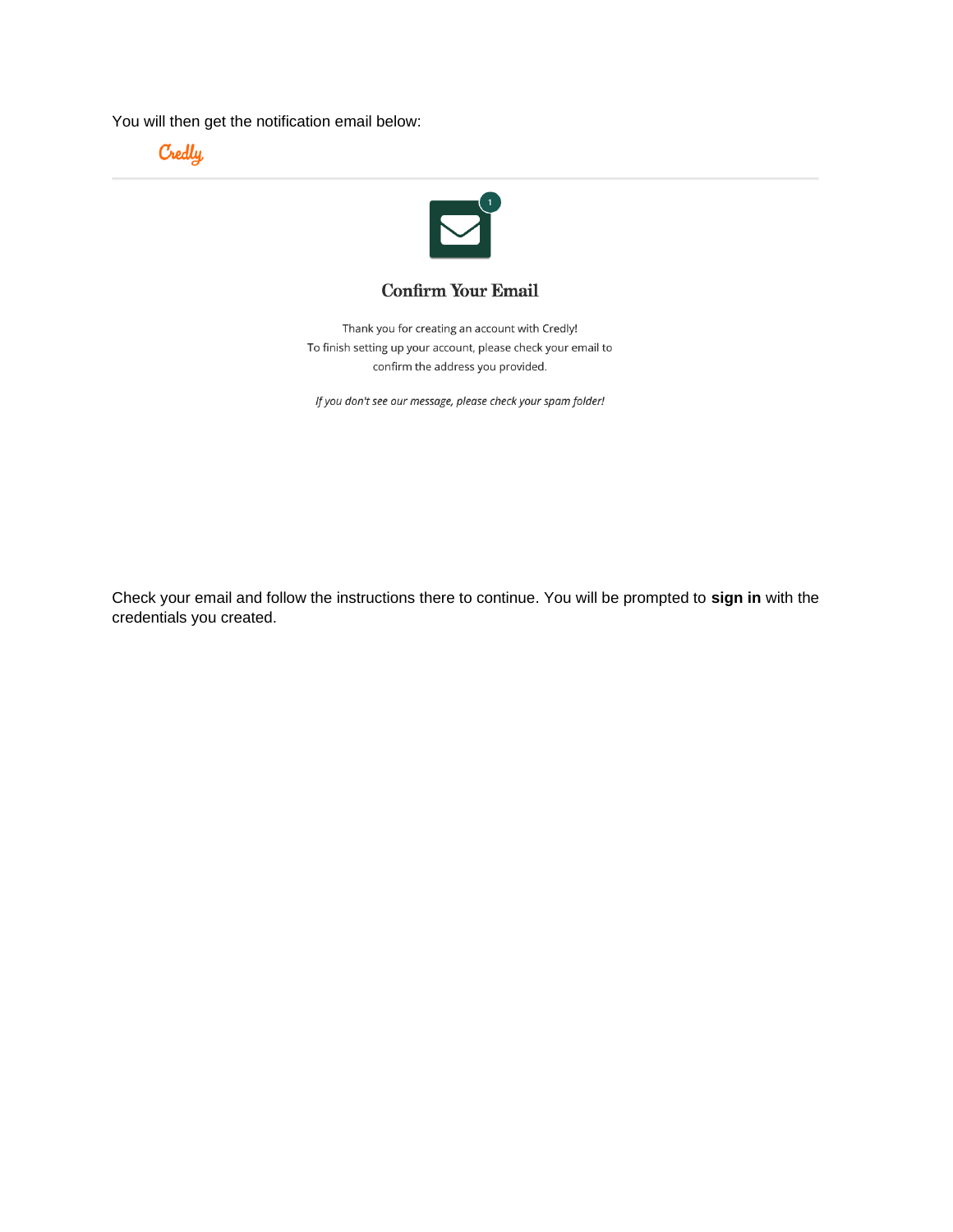## **How do I claim my digital badge?**

Once you sign into your account, you will be able to claim your badge.



**Tip:** If you accidentally reject your badge, contact Credly Support to resend your badge.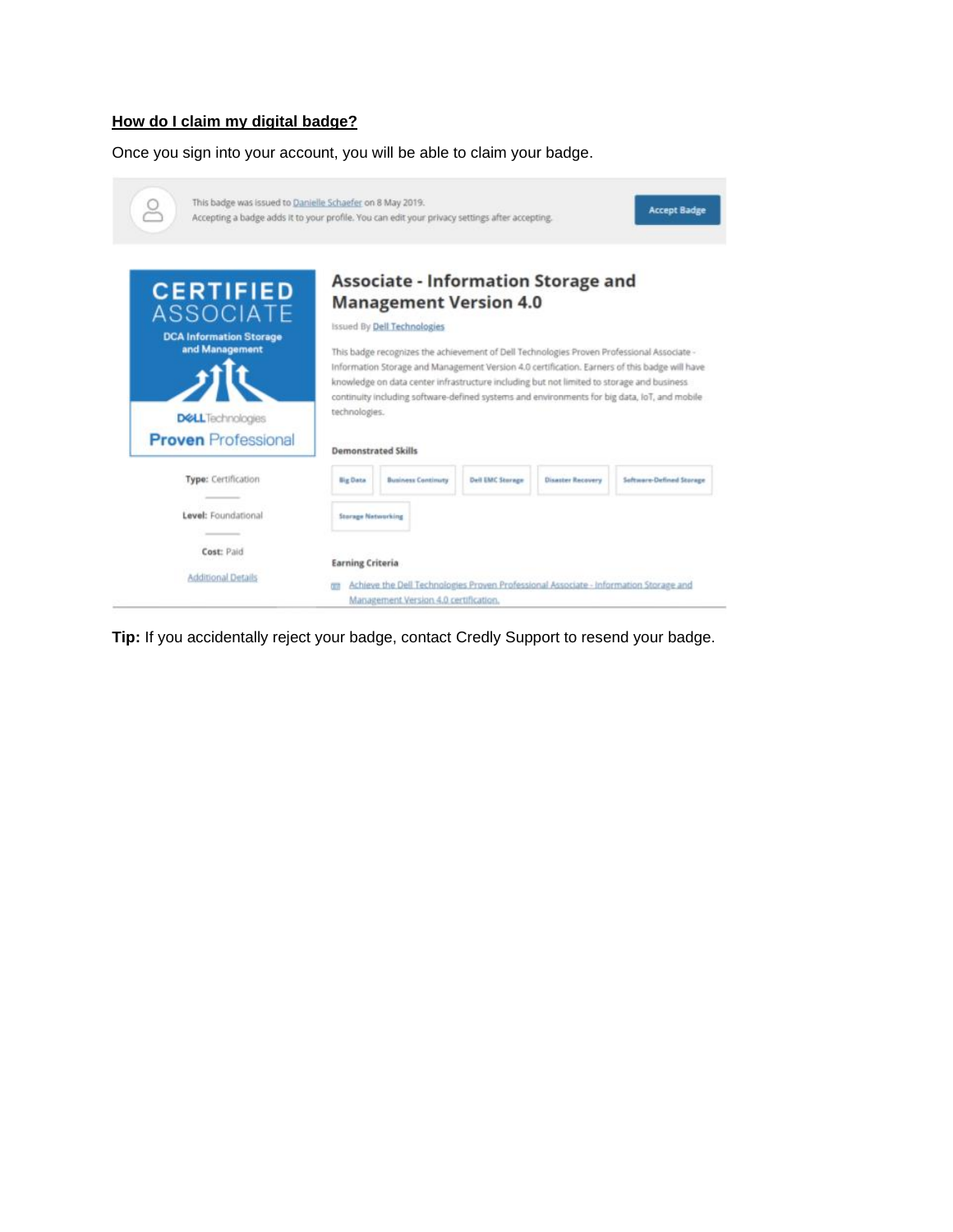#### **How do I share my digital badge?**

Broadcast your achievement to friends and colleagues to get the recognition you deserve.

Once you have accepted your badge, you can broadcast the badge directly from Credly to your social networks. Click an icon to connect your social media account to easily share your badge.

You can also email the badge, download the badge image, download the code to embed your badge on a website, and copy the badge landing page URL.



For more information on how to share your digital badge to each platform, please visit [Credly's support](https://support.credly.com/hc/en-us)  [site](https://support.credly.com/hc/en-us) which provides many how-to videos and step by step examples.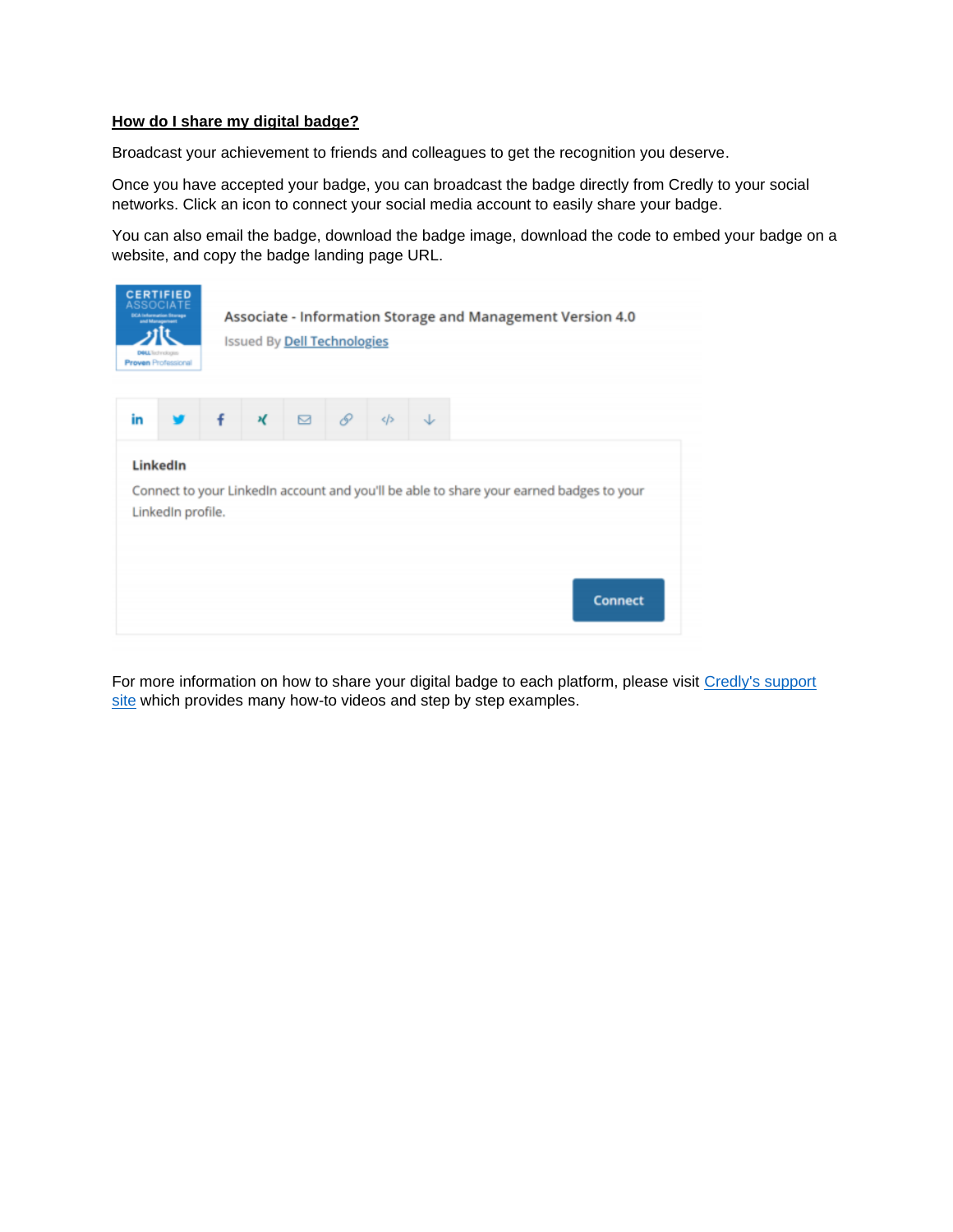### **How do I add my digital badge to my email?**

These are instructions for Outlook; for other email programs and MAC instructions click [here](https://support.credly.com/hc/en-us/articles/360021221691-Can-I-attach-my-badge-to-my-email-signature-)

- 1. From Credly, click the badge you'd like to embed in your email signature. Click the blue 'Share' button.
- 2. Click the 'Download' icon. Choose the small image that will fit best in your email signature.
- 3. Click the 'URL' icon and copy it to your clipboard.
- 4. Over in Outlook, create your new email signature by opening a new message, then clicking 'Signature.'
- 5. Click 'New' to create a new signature. If you'd like to modify an existing signature, highlight it.
- 6. Name your new signature.
- 7. Type any text you'd like in the signature, then click the 'Image' icon.
- 8. Locate the badge image you downloaded, then click 'Insert.'
- 9. Next, hyperlink the image by clicking the badge, then selecting the 'Hyperlink' icon.
- 10. Paste the URL you copied from Credly.
- 11. Click OK to save your new signature.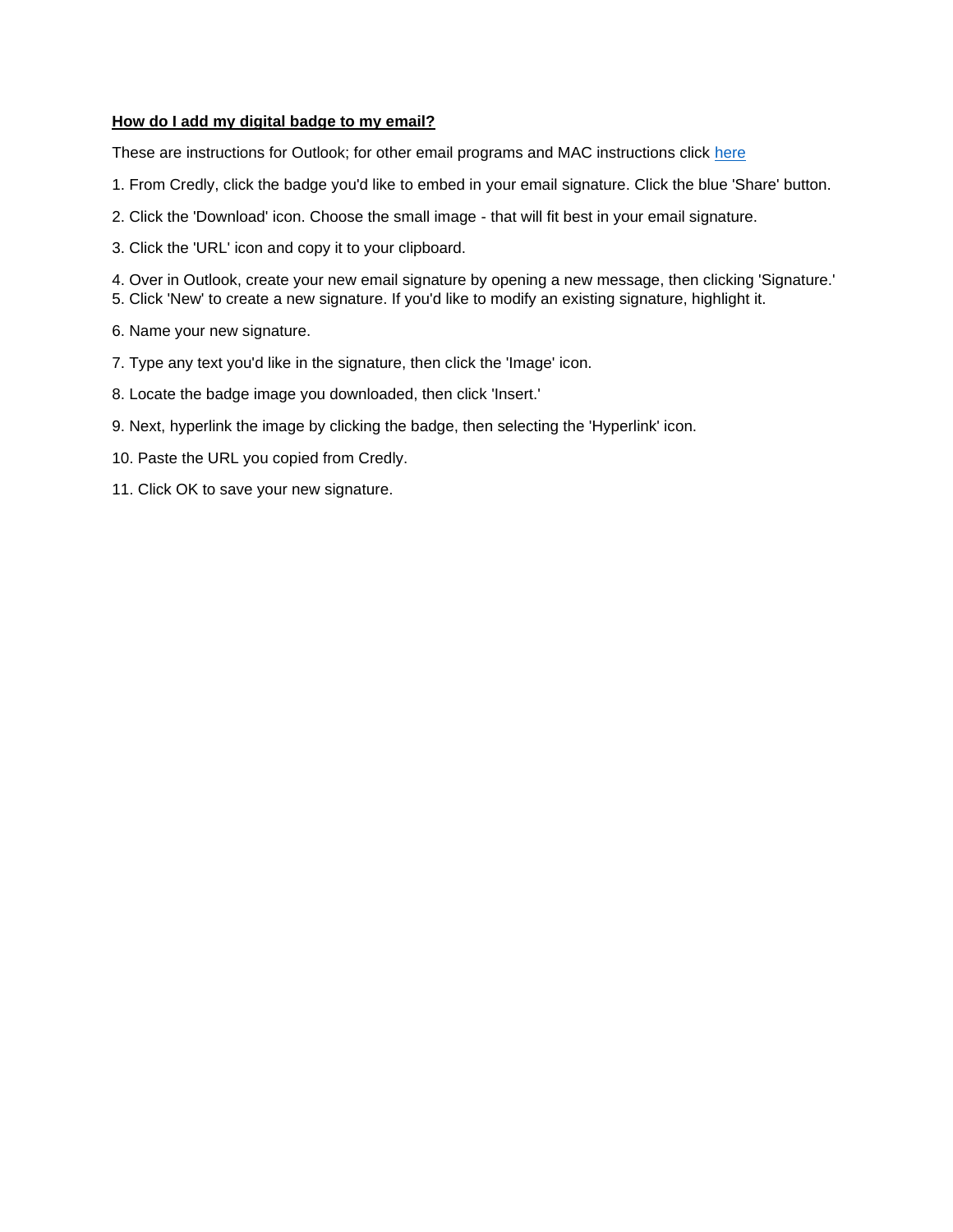### **How do I personalize my Credly account?**

Personalizing your Credly profile is an important part of telling your professional story. It's one spot on the web where you can manage and share the achievements that will further your career, so make sure to include a few key elements:

- Name: Is your name Jennifer, but you go by Jen? Edit your name to best reflect what you'd like to be called at work.
- Profile picture: make sure it's a nice one that represents you as you'd like to be viewed by potential employers. The minimum size is 196 x 196 pixels.
- Bio: This is where your professional personality can really shine through. You've got 500 characters to sketch out your key talents, qualifications, and interests.
- To personalize or edit your profile, click on the Profile icon at the top right corner of any screen. Select **Manage Profile**.